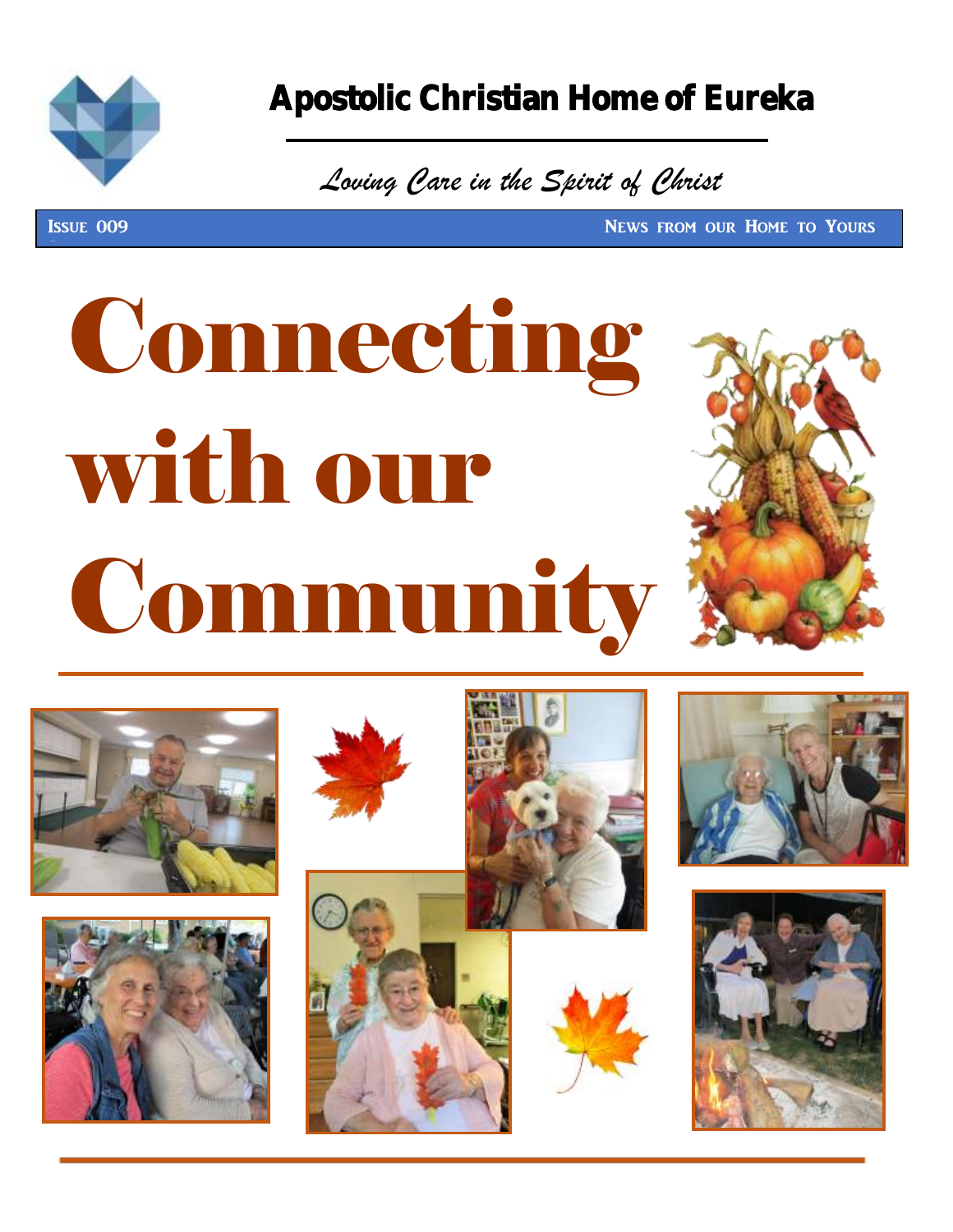Living in Small Town U.S.A.



Helen Wiegand (above) moved to Eureka in 1955 and raised her family out by Eureka Lake where she was kind of in the country and still in town. She says she always liked Eureka, "It's a good little town."

Clifford Lehman (right) states that he was born and raised south of Cruger. He has lived in Eureka all his life, other than the time he spent in Panama after he was drafted into the service. He married his wife Maryellen in Eureka, worked as the Post Master at the Eureka Post Office and worked at the Eureka IGA and drove a school bus for the Goodfield and Congerville school districts after retiring. He says Eureka is the best place in all the world!





Gilbert Hasenyager (above) was born in small town Walnut. He came to Eureka in 1952 to attend Eureka College and never went back. While in college he played basketball and baseball and worked three jobs to pay his way through school. He later worked at the funeral home here in town.

Anna McCloud (right) was born in Eureka in 1916 – She will turn 103 on November 24<sup>th</sup>. She says that she lived in Eureka all her life except for about 10 years during her grade school years. She says Eureka is a nice family town and a good place to raise kids.





Liz Blunier (left) says she was born out by Dunlap, but moved to Eureka in 1985 when her husband retired and gave the family farm to the boys. She lived at Valley Court here on campus for 20 years. She says she likes Eureka and likes the fact that it's not so busy with traffic.

Dottie Eastman (right) was also born and raised in Eureka. When asked what she liked about living in Eureka, she exclaimed, "I loved it! I don't know why I loved it so much, but I did! Maybe it's because so much of my family lived here."

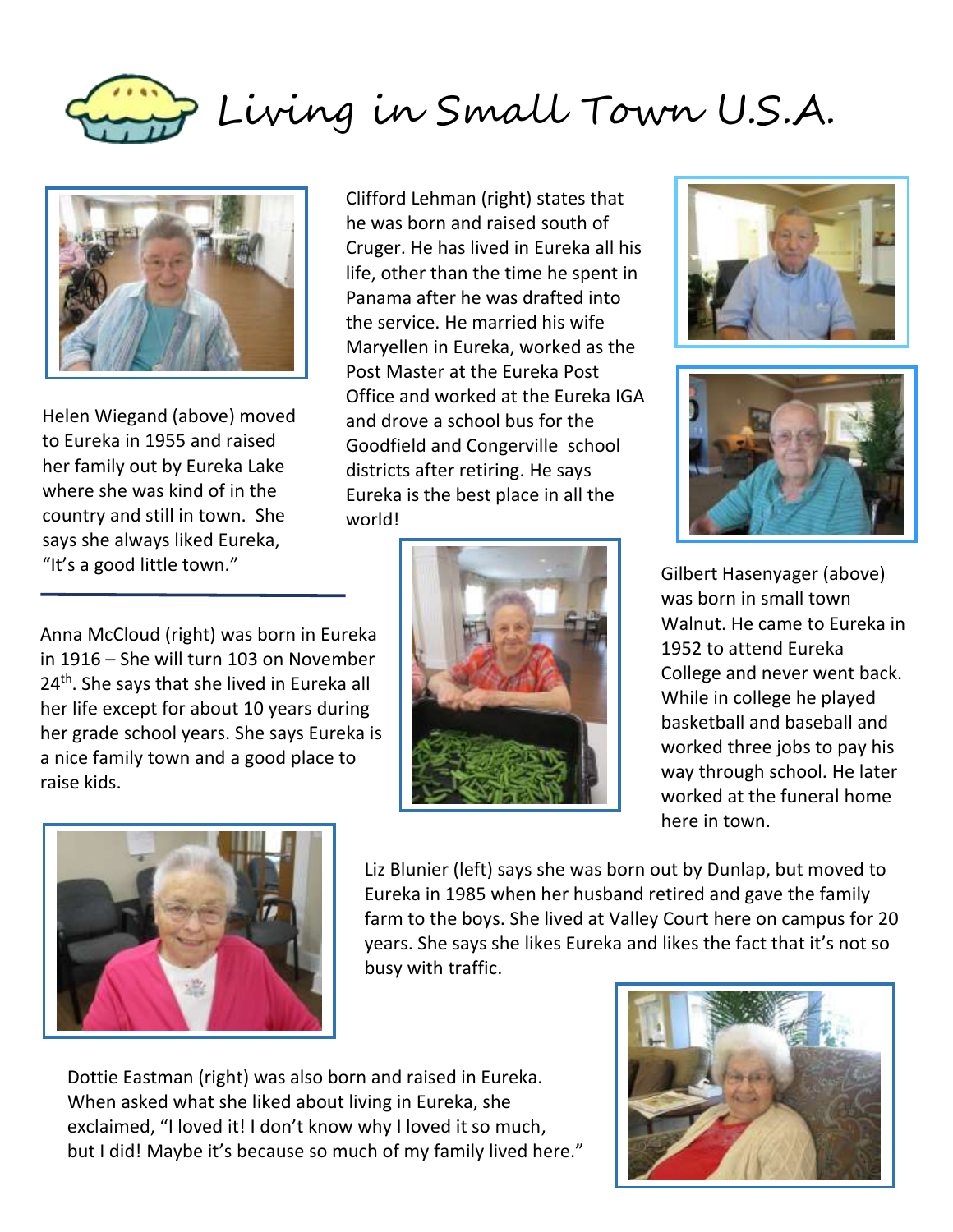

Judy Cottrell, Receptionist (above) grew up in Edelstein and LaPrarie Center. She moved to Eureka in 1970 and has been here ever since. She says she loves living here because it's a quiet, friendly, small town with good doctors and a hospital and it's not too far from the bigger cities of Peoria and Bloomington.



Pam Baldwin CNA grew up in Danville, Illinois and later moved to Florida. She came to Eureka in 1990. She enjoys the hometown feel here and sees Eureka as a safe and friendly place to live – so much different than Florida.



Joyce Erickson RN, (right) moved to Eureka 37 years ago. She worked as a nurse for 20 years here at the Home, then 4 years at Maple Lawn, and then came back and has been here for the past 13 years. She says Eureka is a friendly place and she likes the people here!





Chris Punke, Assistant Director of Nursing (left) moved to Eureka from the Galesburg area in 1985 when she married her husband, Darrel, who worked at Eureka College. She says she loves the feel of Hometown U.S.A. and especially enjoys the trees that line Main Street in the fall.



Becky Martin from Activities was born in Eureka and has lived here all her life. Becky states that Eureka is a great place to raise a family as she and her husband, Tim, have raised their 4 boys here. She says Eureka is just the right size and has a good school system.

Sandra Morrow from Housekeeping (left) was born and raised in Scotland, but moved to the United States with her U.S. Navy husband who was born and raised in Eureka. She has lived in Sicily, Dallas Texas, Boston Massachusetts, and Corpus Christi Texas. She and her husband moved to Eureka in 2005. She says she loves this small town community where she says she feels safe.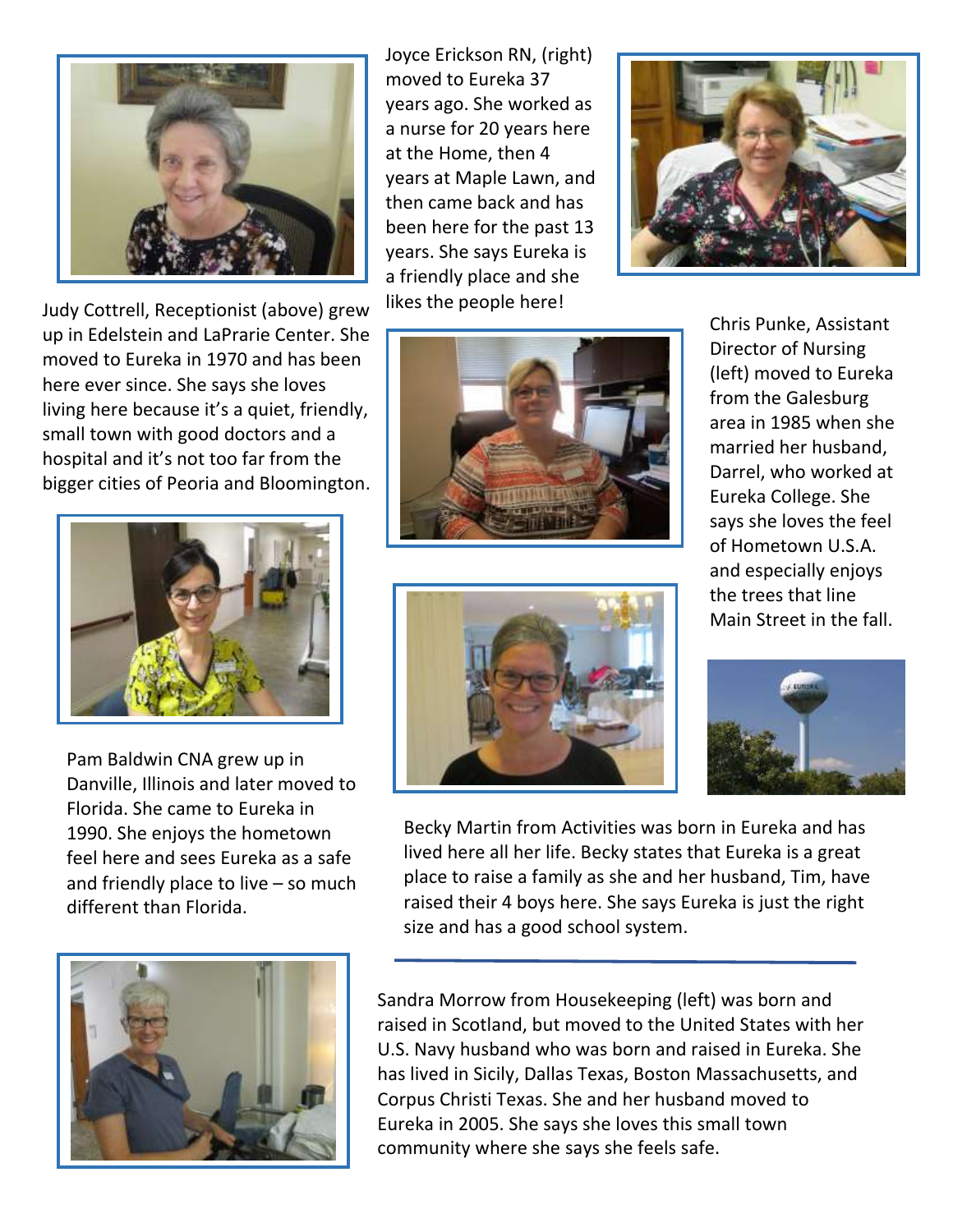

I am excited and honored to be here at EACH! I have been working in healthcare for 8 years, the last 2 of which I managed a 26 bed memory unit. My calling has always been serving our elderly population. My favorite part of my job is planning and assisting in fun enrichment activities! In my personal life 2019 is a big year, I am getting married to the love of my life in October. We have 2 children, a boy in the 4<sup>th</sup> grade and a daughter who is a freshman in high school. My hobbies include; cooking, gardening, and reading. I am looking forward to getting to know all of you and your loved ones. **Stacy Morger**



*Ed Leman*



Ed became the Business Manager in September 2019. He comes to the home with experience working for various for-profit and not-for profit companies, in roles ranging from Sales to Social Work to Division Manager. Ed's primary duties include maintaining the accounting functions of the Home, serving as the Compliance Officer and HIPAA Privacy and Security Officer, evaluating and managing the organization's information systems, and various special projects in support of the Administrator.

### **Connecting with our community**



Nurses Lisa Leman, Paula Stoller, and Alyssa Wiegand create a display for the Eureka Fall Decoration Contest







Packing Snack Packs for local **School**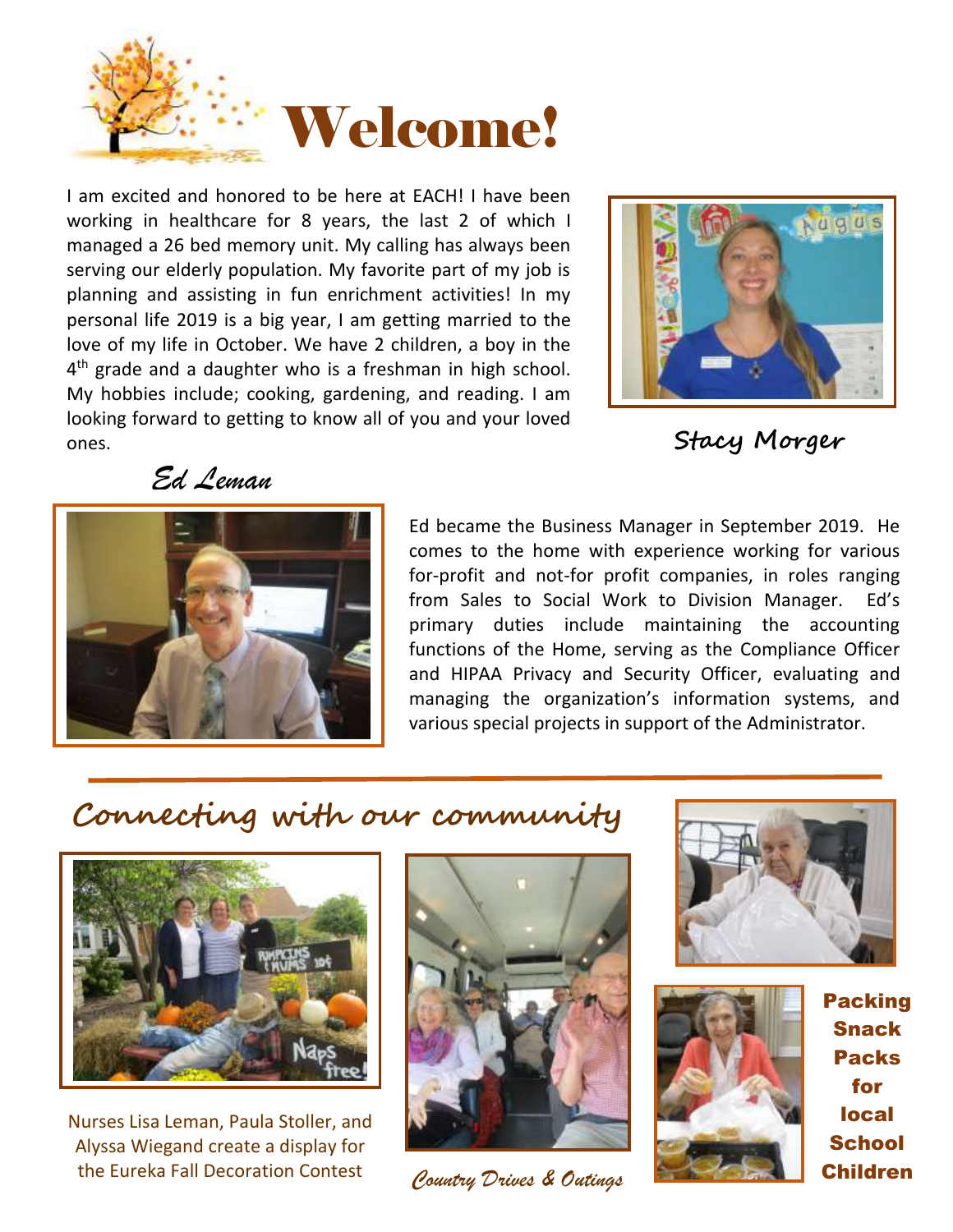

I wouldn't trade one single day here in small town U.S.A.